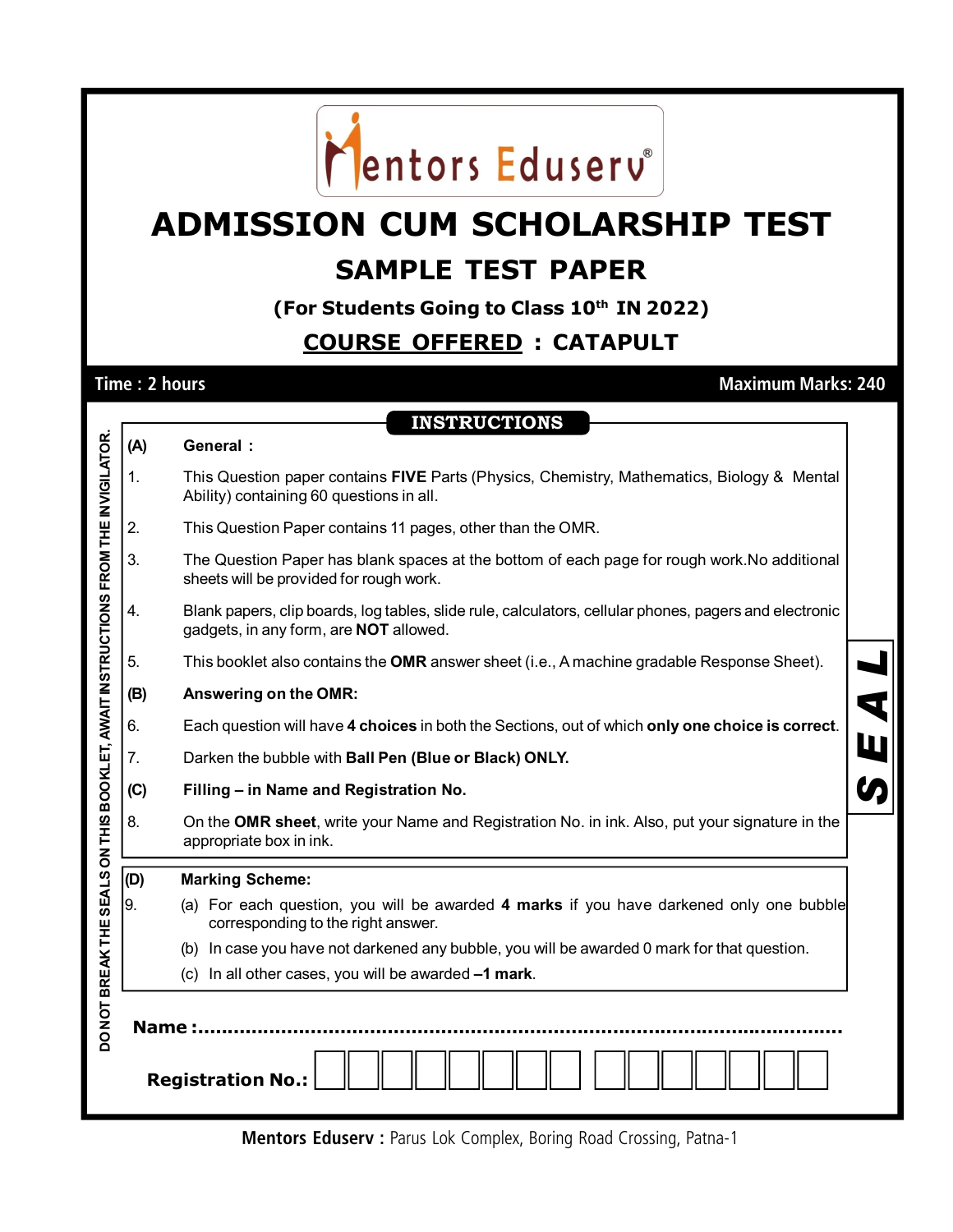| $[2]$ |                                                                   |                                                                |                                                                                  | <b>SAMPLE PAPER (Catapult)</b>                                                                                                                                                                |  |
|-------|-------------------------------------------------------------------|----------------------------------------------------------------|----------------------------------------------------------------------------------|-----------------------------------------------------------------------------------------------------------------------------------------------------------------------------------------------|--|
|       |                                                                   |                                                                | <b>PART-A: PHYSICS</b>                                                           |                                                                                                                                                                                               |  |
| 1.    |                                                                   | Slope of a velocity – time graph gives                         |                                                                                  |                                                                                                                                                                                               |  |
|       | (A) the distance                                                  |                                                                |                                                                                  |                                                                                                                                                                                               |  |
|       | (B) the displacement                                              |                                                                |                                                                                  |                                                                                                                                                                                               |  |
|       | (C) the acceleration                                              |                                                                |                                                                                  |                                                                                                                                                                                               |  |
|       | (D) the speed                                                     |                                                                |                                                                                  |                                                                                                                                                                                               |  |
| 2.    |                                                                   | According to Newton's third law of motion, action and reaction |                                                                                  |                                                                                                                                                                                               |  |
|       | (A) always act on the same body.                                  |                                                                |                                                                                  |                                                                                                                                                                                               |  |
|       |                                                                   | (B) always act on different bodies in opposite directions.     |                                                                                  |                                                                                                                                                                                               |  |
|       |                                                                   | (C) have same magnitude and directions.                        |                                                                                  |                                                                                                                                                                                               |  |
|       |                                                                   | (D) act on either body at normal to each other.                |                                                                                  |                                                                                                                                                                                               |  |
| 3.    |                                                                   | Law of gravitation gives the gravitational force between       |                                                                                  |                                                                                                                                                                                               |  |
|       | (A) the earth and a point mass only                               |                                                                |                                                                                  |                                                                                                                                                                                               |  |
|       | (B) the earth and Sun only                                        |                                                                |                                                                                  |                                                                                                                                                                                               |  |
|       |                                                                   | (C) any two bodies having some mass                            |                                                                                  |                                                                                                                                                                                               |  |
|       | (D) two charged bodies only                                       |                                                                |                                                                                  |                                                                                                                                                                                               |  |
| 4.    | When a body falls freely towards the earth, then its total energy |                                                                |                                                                                  |                                                                                                                                                                                               |  |
|       | (A) increases                                                     |                                                                | (B) decreases                                                                    |                                                                                                                                                                                               |  |
|       | (C) remains constant                                              |                                                                |                                                                                  | (D) first increases and then decreases                                                                                                                                                        |  |
| 5.    |                                                                   |                                                                | Which kind of sound is produced by Earthquake before the main shock wave begins? |                                                                                                                                                                                               |  |
|       | (A) ultrasound                                                    | (B) infrasound                                                 | (C) audible sound                                                                | (D) none of the above                                                                                                                                                                         |  |
| 6.    |                                                                   | Velocity of the car, exactly midway between P and Q, is        |                                                                                  | A car is moving along a straight road with a uniform acceleration. It passes through two points<br>P and Q separated by a certain distance with velocity of 30 kmph and 40 kmph respectively. |  |
|       |                                                                   |                                                                | (A) 33.3 kmph (B) 20 kmph (C) 25 kmph                                            | $(D)$ 35.35 kmph                                                                                                                                                                              |  |
|       |                                                                   |                                                                | Space for rough work                                                             |                                                                                                                                                                                               |  |
|       |                                                                   |                                                                |                                                                                  |                                                                                                                                                                                               |  |
|       |                                                                   |                                                                |                                                                                  |                                                                                                                                                                                               |  |
|       |                                                                   |                                                                |                                                                                  |                                                                                                                                                                                               |  |
|       |                                                                   |                                                                |                                                                                  |                                                                                                                                                                                               |  |
|       |                                                                   |                                                                |                                                                                  |                                                                                                                                                                                               |  |
|       |                                                                   |                                                                |                                                                                  |                                                                                                                                                                                               |  |
|       |                                                                   |                                                                |                                                                                  |                                                                                                                                                                                               |  |
|       |                                                                   |                                                                |                                                                                  |                                                                                                                                                                                               |  |
|       |                                                                   |                                                                |                                                                                  |                                                                                                                                                                                               |  |
|       |                                                                   |                                                                |                                                                                  |                                                                                                                                                                                               |  |

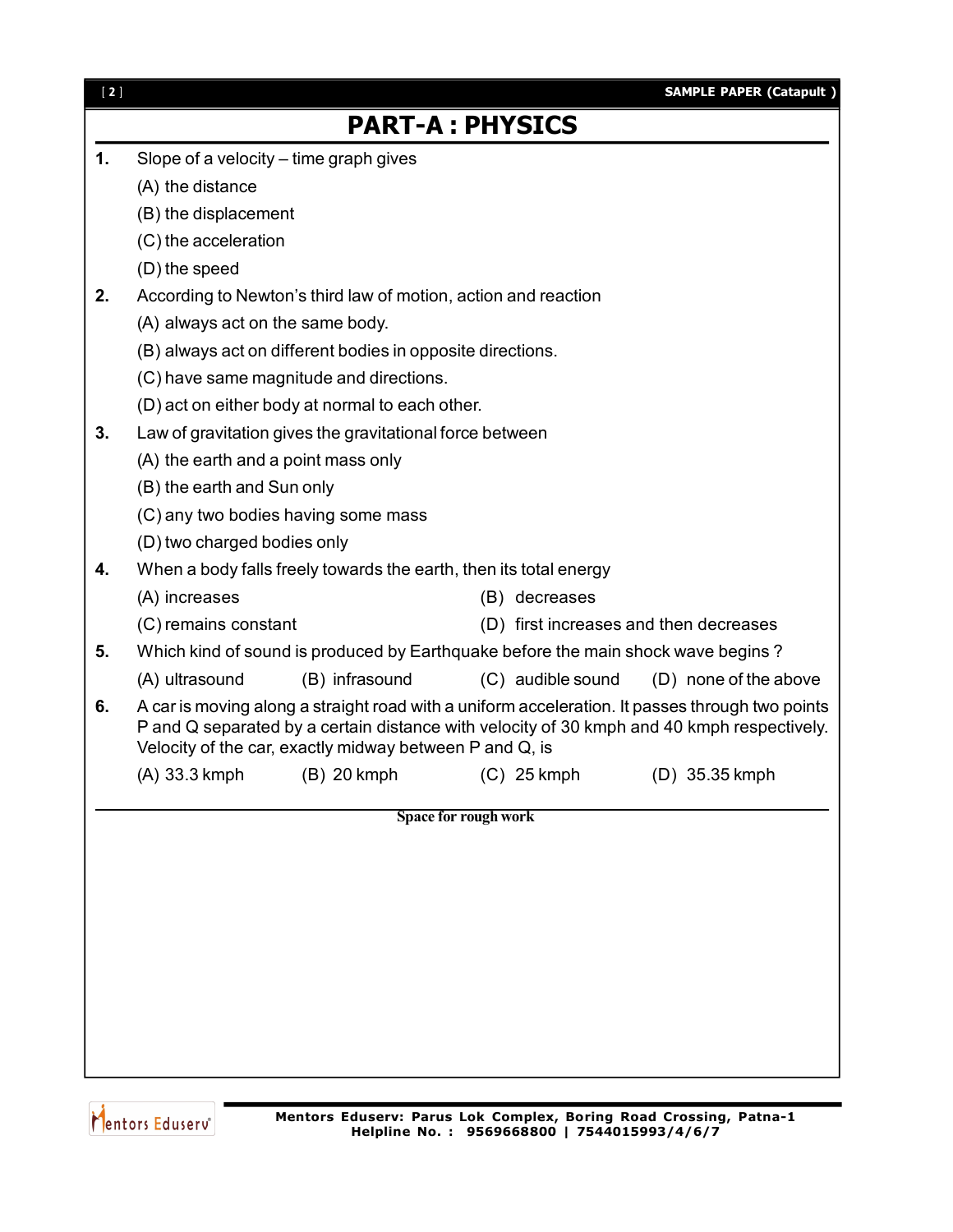

Mentors Eduserv<sup>®</sup>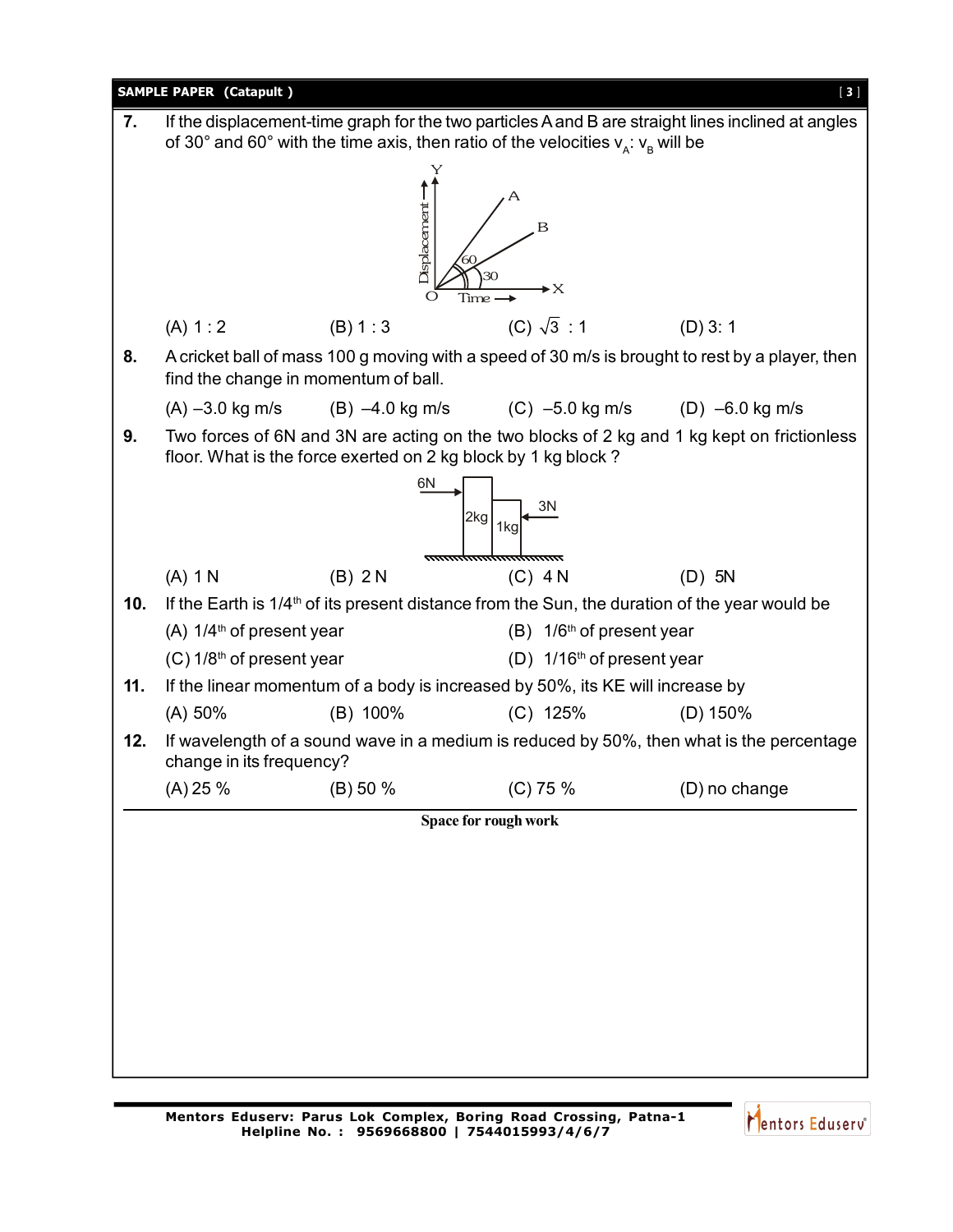| [4] |                                                       |                                                                            |                      |                          | <b>SAMPLE PAPER (Catapult)</b> |
|-----|-------------------------------------------------------|----------------------------------------------------------------------------|----------------------|--------------------------|--------------------------------|
|     |                                                       | <b>PART-B: CHEMISTRY</b>                                                   |                      |                          |                                |
| 13. | The density of water is maximum at                    |                                                                            |                      |                          |                                |
|     | $(A) 0$ °C                                            | (B) 277 K                                                                  |                      | $(C) 100^{\circ}C$       | (D) $283 K$                    |
| 14. | Addition of impurities to water                       |                                                                            |                      |                          |                                |
|     |                                                       | (A) decreases the freezing point of water                                  |                      |                          |                                |
|     | (B) increases the boiling point of water              |                                                                            |                      |                          |                                |
|     |                                                       | (C) does not affect the freezing or boiling point of water                 |                      |                          |                                |
|     | $(D)$ both $(a)$ and $(b)$                            |                                                                            |                      |                          |                                |
| 15. |                                                       | Which of the following would be described as impure?                       |                      |                          |                                |
|     | (A) Crystallized salt                                 |                                                                            |                      | (B) Salt solution        |                                |
|     | (C) Rock salt                                         |                                                                            |                      | (D) All of the above     |                                |
| 16. |                                                       | Which one of the phrases would be incorrect to use?                        |                      |                          |                                |
|     | (A) a mole of an element                              |                                                                            |                      | (B) a mole of a compound |                                |
|     | (C) an atom of an element<br>(D) an atom of compound. |                                                                            |                      |                          |                                |
| 17. |                                                       | The mass number A, atomic number Z and number of neutrons n are related as |                      |                          |                                |
|     | $(A) n = A - Z$                                       | $(B) n = A + Z$                                                            |                      | $(C)$ n = A x Z          | (D) none of these              |
| 18. | As the solid melts to form liquid,                    |                                                                            |                      |                          |                                |
|     |                                                       | (A) interparticle forces of attraction decreases                           |                      |                          |                                |
|     |                                                       | (B) the kinetic energy of the particles increases                          |                      |                          |                                |
|     | (C) compressibility increases                         |                                                                            |                      |                          |                                |
|     | (D) all of these                                      |                                                                            |                      |                          |                                |
|     |                                                       |                                                                            |                      |                          |                                |
|     |                                                       |                                                                            | Space for rough work |                          |                                |
|     |                                                       |                                                                            |                      |                          |                                |
|     |                                                       |                                                                            |                      |                          |                                |
|     |                                                       |                                                                            |                      |                          |                                |
|     |                                                       |                                                                            |                      |                          |                                |
|     |                                                       |                                                                            |                      |                          |                                |
|     |                                                       |                                                                            |                      |                          |                                |
|     |                                                       |                                                                            |                      |                          |                                |
|     |                                                       |                                                                            |                      |                          |                                |
|     |                                                       |                                                                            |                      |                          |                                |

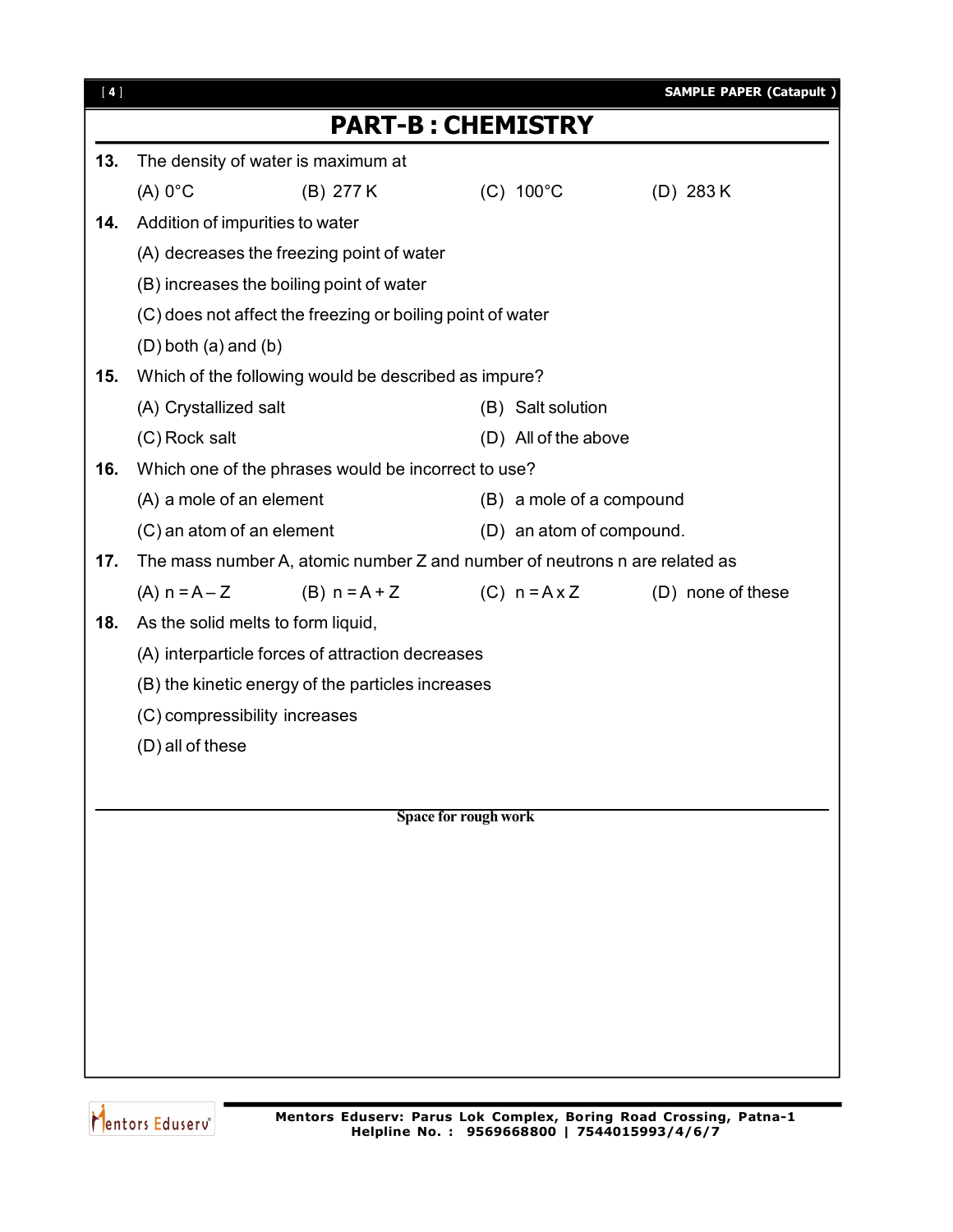|     | <b>SAMPLE PAPER (Catapult)</b><br>$[5]$                                                                                                                          |  |  |  |  |  |
|-----|------------------------------------------------------------------------------------------------------------------------------------------------------------------|--|--|--|--|--|
| 19. | A mixture of sulphur and iron filings is heated strongly to obtain a residue. Which of the following<br>is not a characteristic property of the residue?         |  |  |  |  |  |
|     | (A) It can be separated into sulphur and iron filings by physical methods.                                                                                       |  |  |  |  |  |
|     | (B) Its composition does not change from one part to another.                                                                                                    |  |  |  |  |  |
|     | (C) Its properties are entirely different from those of sulphur and iron filings.                                                                                |  |  |  |  |  |
|     | (D) Its appearance is different from those of sulphur and iron filings.                                                                                          |  |  |  |  |  |
| 20. | The law of multiple proportions is illustrated by the pair of compounds                                                                                          |  |  |  |  |  |
|     | (A) sodium chloride and sodium bromide                                                                                                                           |  |  |  |  |  |
|     | (B) water and heavy water                                                                                                                                        |  |  |  |  |  |
|     | (C) sulphur dioxide and sulphur trioxide                                                                                                                         |  |  |  |  |  |
|     | (D) magnesium hydroxide and magnesium oxide.                                                                                                                     |  |  |  |  |  |
| 21. | The present atomic weight scale is based on                                                                                                                      |  |  |  |  |  |
|     | (A) C <sup>12</sup><br>$(B) 0^{16}$<br>(C) H <sup>1</sup><br>(D) $C^{13}$                                                                                        |  |  |  |  |  |
| 22. | When we put some crystals of potassium permanganate in a beaker containing water, we<br>observe that after some time whole water has turned pink. This is due to |  |  |  |  |  |
|     | (A) boiling                                                                                                                                                      |  |  |  |  |  |
|     | (B) melting of potassium permanganate crystals                                                                                                                   |  |  |  |  |  |
|     | (C) sublimation of crystals                                                                                                                                      |  |  |  |  |  |
|     | (D) diffusion                                                                                                                                                    |  |  |  |  |  |
|     |                                                                                                                                                                  |  |  |  |  |  |
|     | Space for rough work                                                                                                                                             |  |  |  |  |  |
|     |                                                                                                                                                                  |  |  |  |  |  |
|     |                                                                                                                                                                  |  |  |  |  |  |
|     |                                                                                                                                                                  |  |  |  |  |  |
|     |                                                                                                                                                                  |  |  |  |  |  |
|     |                                                                                                                                                                  |  |  |  |  |  |
|     |                                                                                                                                                                  |  |  |  |  |  |
|     |                                                                                                                                                                  |  |  |  |  |  |
|     |                                                                                                                                                                  |  |  |  |  |  |

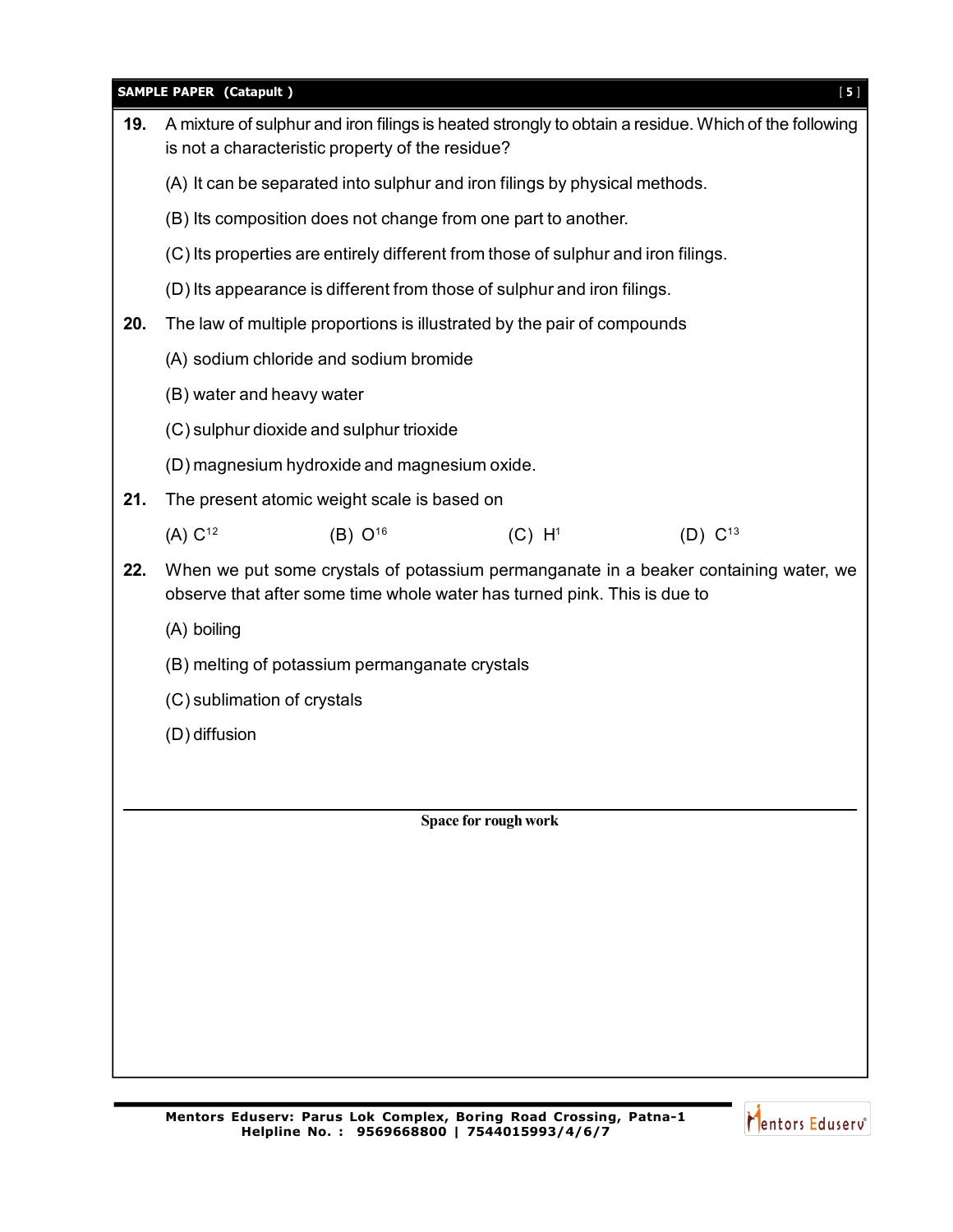| [6] |                                                                                                                                                                                                                                |                                     | <b>SAMPLE PAPER (Catapult)</b> |
|-----|--------------------------------------------------------------------------------------------------------------------------------------------------------------------------------------------------------------------------------|-------------------------------------|--------------------------------|
| 23. | Water was taken in four beakers labelled as I to IV. To these beakers, the following substances<br>were added.                                                                                                                 |                                     |                                |
|     | Beaker (I) Common salt                                                                                                                                                                                                         |                                     |                                |
|     | Beaker (II) Alum                                                                                                                                                                                                               |                                     |                                |
|     | Beaker (III) Potassium nitrate                                                                                                                                                                                                 |                                     |                                |
|     | Beaker (IV) A few drops of barium chloride and a few drops of dilute $H_2SO_4$ .                                                                                                                                               |                                     |                                |
|     | After sometimes, the contents of the beakers were filtered. The contents of which beaker will<br>leave residue on the filter paper.                                                                                            |                                     |                                |
|     | $(A)$ Beaker (I) (B) Beaker (II) (C) Beaker (III) (D) Beaker (IV)                                                                                                                                                              |                                     |                                |
| 24. | In compound A, 1.00 g nitrogen combines with 0.57 g oxygen. In compound B, 2.00 g nitrogen<br>combines with 2.24 g oxygen. In compound C, 3.00 g nitrogen combines with 5.11 g oxygen.<br>These results obey the following law |                                     |                                |
|     | (A) law of constant proportion                                                                                                                                                                                                 | (B) law of multiple proportion      |                                |
|     | (C) law of reciprocal proportion                                                                                                                                                                                               | (D) law of partial pressure.        |                                |
|     |                                                                                                                                                                                                                                |                                     |                                |
|     |                                                                                                                                                                                                                                | <b>PART-C: MATHEMATICS</b>          |                                |
|     | 25. If $x = 2 + \sqrt{3}$ , then $\left(x + \frac{1}{x}\right)$ equals to                                                                                                                                                      |                                     |                                |
|     | $(A) -2\sqrt{3}$<br>$(B)$ 2                                                                                                                                                                                                    | $(C)$ 4                             | (D) $4 - 2\sqrt{3}$            |
| 26. | The expression ( $ax^2 + bx + c$ ) is exactly divisible by ( $2x - 1$ ) and ( $x + 2$ ), it leaves a remainder<br>12 when divided by $(x - 2)$ . Find the values of a, b, c.                                                   |                                     |                                |
|     | (A) $a = -2$ , $b = 3$ , $c = -2$                                                                                                                                                                                              | (B) $a = 2$ , $b = 3$ , $c = -2$ .  |                                |
|     | $(C)$ a = -2, b = 3, c = 2.                                                                                                                                                                                                    | (D) $a = 2$ , $b = -3$ , $c = -2$ . |                                |
|     |                                                                                                                                                                                                                                | Space for rough work                |                                |
|     |                                                                                                                                                                                                                                |                                     |                                |
|     |                                                                                                                                                                                                                                |                                     |                                |
|     |                                                                                                                                                                                                                                |                                     |                                |
|     |                                                                                                                                                                                                                                |                                     |                                |
|     |                                                                                                                                                                                                                                |                                     |                                |
|     |                                                                                                                                                                                                                                |                                     |                                |
|     |                                                                                                                                                                                                                                |                                     |                                |
|     |                                                                                                                                                                                                                                |                                     |                                |

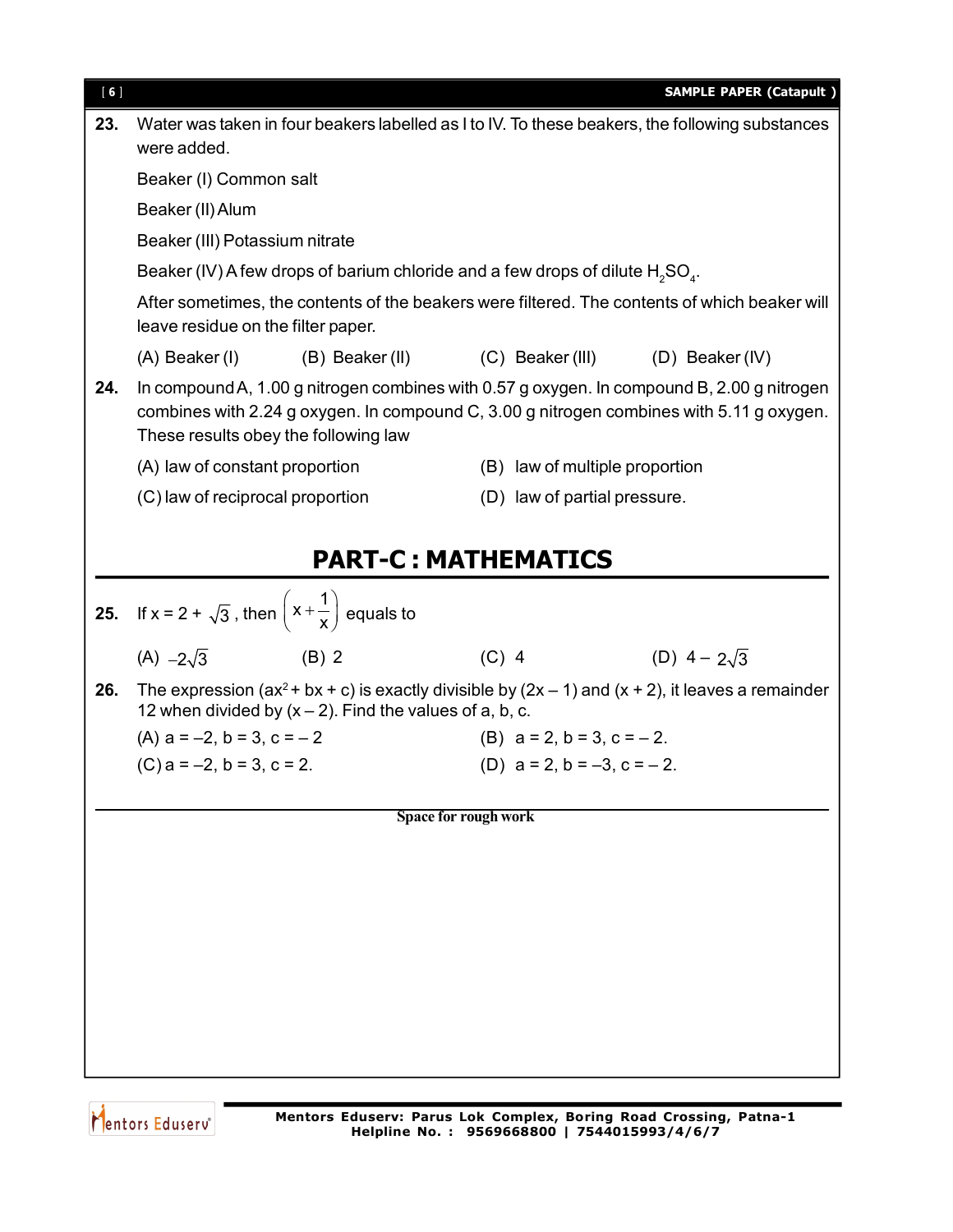|     | <b>SAMPLE PAPER (Catapult)</b>                                                                     |                                                                            |                                                                                   | $[7]$                                                                                                                                                                                           |  |  |  |
|-----|----------------------------------------------------------------------------------------------------|----------------------------------------------------------------------------|-----------------------------------------------------------------------------------|-------------------------------------------------------------------------------------------------------------------------------------------------------------------------------------------------|--|--|--|
| 27. |                                                                                                    |                                                                            |                                                                                   | The co-ordinates of a point lying in the second quadrant with ordinate 12 and abscissa three<br>more than two-third of the square of ordinate is $(-x, 12)$ . Then the value of 'x' is equal to |  |  |  |
|     | (A) 96                                                                                             | $(B)$ 99                                                                   | $(C) - 99$                                                                        | $(D) - 93$                                                                                                                                                                                      |  |  |  |
| 28. | An equilateral triangle ABC is inscribed in a circle with centre O. Then, $\angle$ BOC is equal to |                                                                            |                                                                                   |                                                                                                                                                                                                 |  |  |  |
|     | A<br>O                                                                                             |                                                                            |                                                                                   |                                                                                                                                                                                                 |  |  |  |
|     | $(A)$ 30 $^{\circ}$                                                                                | $(B)$ 60 $^{\circ}$                                                        | $(C)$ 90 $^{\circ}$                                                               | $(D) 120^{\circ}$                                                                                                                                                                               |  |  |  |
| 29. |                                                                                                    | The y co-ordinate of a point is distance of that point from                |                                                                                   |                                                                                                                                                                                                 |  |  |  |
|     | $(A)$ X-axis                                                                                       | $(B)$ Y-axis                                                               | (C) Origin                                                                        | (D) none of these                                                                                                                                                                               |  |  |  |
| 30. |                                                                                                    |                                                                            | The value of 'K' for which the system of equations has no solution :              |                                                                                                                                                                                                 |  |  |  |
|     |                                                                                                    | $2x - Ky + 3 = 0$ and $3x + 2y - 1 = 0$                                    |                                                                                   |                                                                                                                                                                                                 |  |  |  |
|     | (A) $-\frac{4}{3}$                                                                                 | (B) $\frac{2}{3}$                                                          | (C) $-\frac{2}{3}$                                                                | (D) $\frac{4}{3}$                                                                                                                                                                               |  |  |  |
| 31. |                                                                                                    | 6050 cm <sup>2</sup> . Then the sum of the perpendicular sides is equal to |                                                                                   | The perimeter of a right triangle is 132 cm. and the sum of the squares of its sides is                                                                                                         |  |  |  |
|     | (A) 77 cm                                                                                          | $(B)$ 55 cm                                                                | $(C)$ 44 cm                                                                       | (D) None of these                                                                                                                                                                               |  |  |  |
| 32. | fourth vertex is                                                                                   |                                                                            |                                                                                   | Three vertices of a parallelogram are $(p + q, p - q)$ , $(2p + q, 2p - q)$ and $(p - q, p + q)$ . Then the                                                                                     |  |  |  |
|     | $(A)(-p, q)$                                                                                       |                                                                            | (B) $(p, q)$ (C) $(-q, q)$ (D) $(-p, p)$                                          |                                                                                                                                                                                                 |  |  |  |
| 33. |                                                                                                    |                                                                            | If the length of a diagonal of a cube is $8\sqrt{3}$ cm, then its surface area is |                                                                                                                                                                                                 |  |  |  |
|     |                                                                                                    | (A) 512 cm <sup>2</sup> (B) 384 cm <sup>2</sup>                            | (C) $192 \text{ cm}^2$                                                            | (D) 768 $cm2$                                                                                                                                                                                   |  |  |  |
|     |                                                                                                    |                                                                            | Space for rough work                                                              |                                                                                                                                                                                                 |  |  |  |
|     |                                                                                                    |                                                                            |                                                                                   |                                                                                                                                                                                                 |  |  |  |
|     |                                                                                                    |                                                                            |                                                                                   |                                                                                                                                                                                                 |  |  |  |
|     |                                                                                                    |                                                                            |                                                                                   |                                                                                                                                                                                                 |  |  |  |
|     |                                                                                                    |                                                                            |                                                                                   |                                                                                                                                                                                                 |  |  |  |
|     |                                                                                                    |                                                                            |                                                                                   |                                                                                                                                                                                                 |  |  |  |
|     |                                                                                                    |                                                                            |                                                                                   |                                                                                                                                                                                                 |  |  |  |
|     |                                                                                                    |                                                                            |                                                                                   |                                                                                                                                                                                                 |  |  |  |
|     |                                                                                                    |                                                                            |                                                                                   |                                                                                                                                                                                                 |  |  |  |

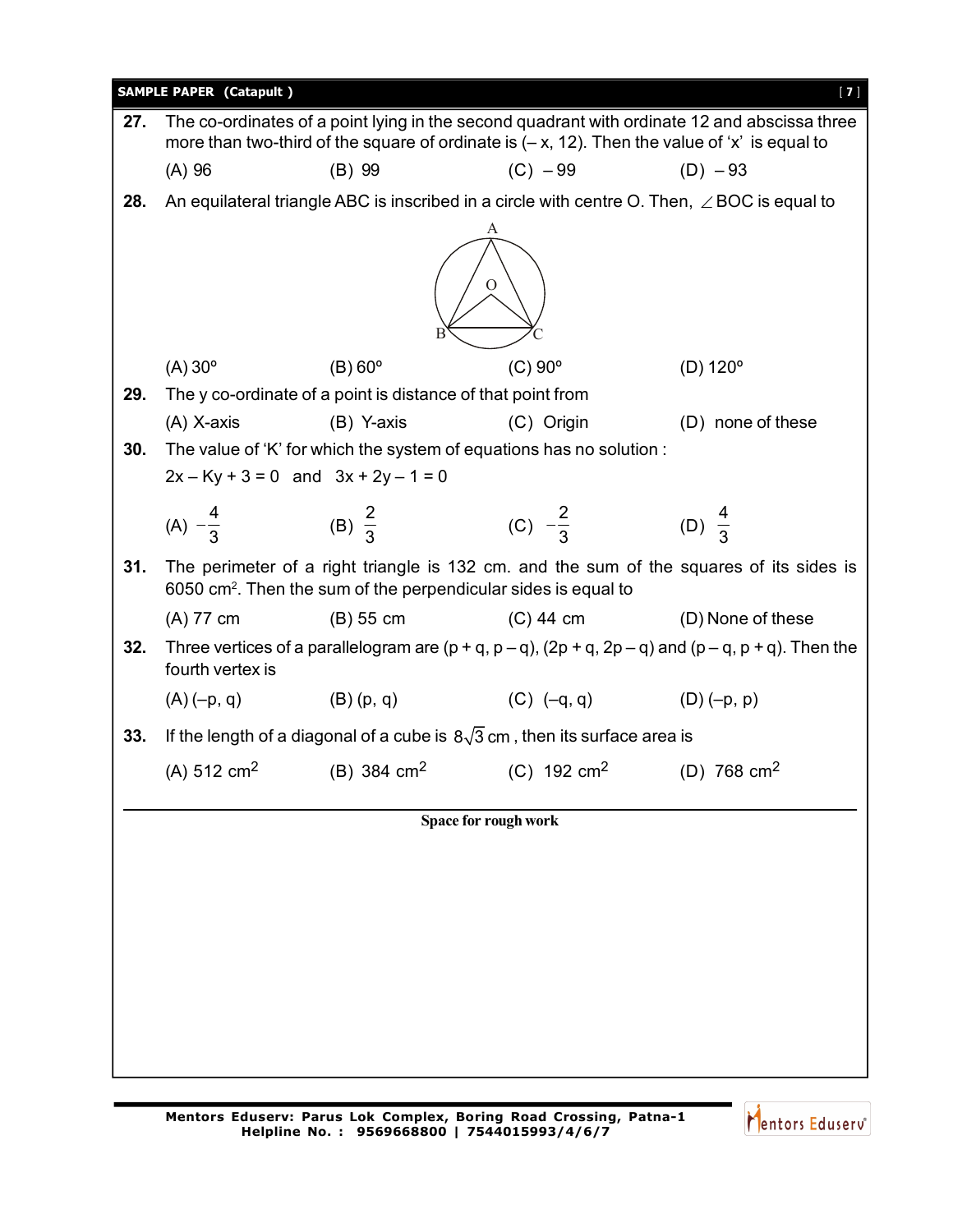| $[ 8 ]$ |                                                                   |                                                 | <b>SAMPLE PAPER (Catapult)</b>                                                                 |  |  |
|---------|-------------------------------------------------------------------|-------------------------------------------------|------------------------------------------------------------------------------------------------|--|--|
| 34.     |                                                                   |                                                 | If the volumes of two cubes are in ratio $8:1$ , then the ratio of their edges is              |  |  |
|         | (A) 2:1                                                           | (B) 4:1                                         | (C) $2\sqrt{2}$ : 1<br>(D) 8:1                                                                 |  |  |
| 35.     |                                                                   |                                                 | The median of following series 520, 20, 340, 190, 35, 800, 1210, 50, 80                        |  |  |
|         | (A) 1210                                                          | (B) 520                                         | $(C)$ 190<br>(D) none of these                                                                 |  |  |
| 36.     |                                                                   |                                                 | A pair of dice is thrown once. The probability that the sum of the outcomes is less than 11 is |  |  |
|         | (A) 29/36                                                         | $(B)$ 7/36                                      | $(C)$ 11/12<br>$(D)$ 1/6                                                                       |  |  |
|         |                                                                   |                                                 | <b>PART-D: BIOLOGY</b>                                                                         |  |  |
| 37.     |                                                                   | Most cell membranes are composed principally of |                                                                                                |  |  |
|         | (A) DNA and ATP                                                   |                                                 | (B) Protein and Lipid                                                                          |  |  |
|         | (C) Chitin and starch                                             |                                                 | (D) Nucleotides and amino acids                                                                |  |  |
| 38.     |                                                                   |                                                 | The solution in which a cell will gain water by osmosis is termed as                           |  |  |
|         | (A) Isotonic solution                                             |                                                 | (B) Hypertonic solution                                                                        |  |  |
|         | (C) Hypotonic solution                                            |                                                 | $(D)$ Both $(A)$ and $(B)$ .                                                                   |  |  |
| 39.     | Girth of stem increases due to                                    |                                                 |                                                                                                |  |  |
|         | (A) Apical meristem                                               |                                                 | (B) Lateral meristem                                                                           |  |  |
|         | (C) Intercalary mertistem                                         |                                                 | (D) Vertical meristem                                                                          |  |  |
| 40.     |                                                                   | Triceps and biceps are examples of              |                                                                                                |  |  |
|         | (A) Voluntary muscle<br>(B) Involuntary muscle                    |                                                 |                                                                                                |  |  |
|         | (C) Sphincter muscles                                             |                                                 | (D) Smooth muscles                                                                             |  |  |
| 41.     | What is classification?                                           |                                                 |                                                                                                |  |  |
|         |                                                                   |                                                 | (A) Grouping organisms together on the basis of the features they have in common.              |  |  |
|         | (B) Grouping organisms together on the basis of how they respire. |                                                 |                                                                                                |  |  |
|         |                                                                   |                                                 | (C) Grouping organisms together on the basis of how they feed.                                 |  |  |
|         |                                                                   |                                                 | (D) Grouping organisms together on the basis of how they survive.                              |  |  |
|         |                                                                   |                                                 | Space for rough work                                                                           |  |  |
|         |                                                                   |                                                 |                                                                                                |  |  |
|         |                                                                   |                                                 |                                                                                                |  |  |
|         |                                                                   |                                                 |                                                                                                |  |  |
|         |                                                                   |                                                 |                                                                                                |  |  |
|         |                                                                   |                                                 |                                                                                                |  |  |
|         |                                                                   |                                                 |                                                                                                |  |  |
|         |                                                                   |                                                 |                                                                                                |  |  |
|         |                                                                   |                                                 |                                                                                                |  |  |
|         |                                                                   |                                                 |                                                                                                |  |  |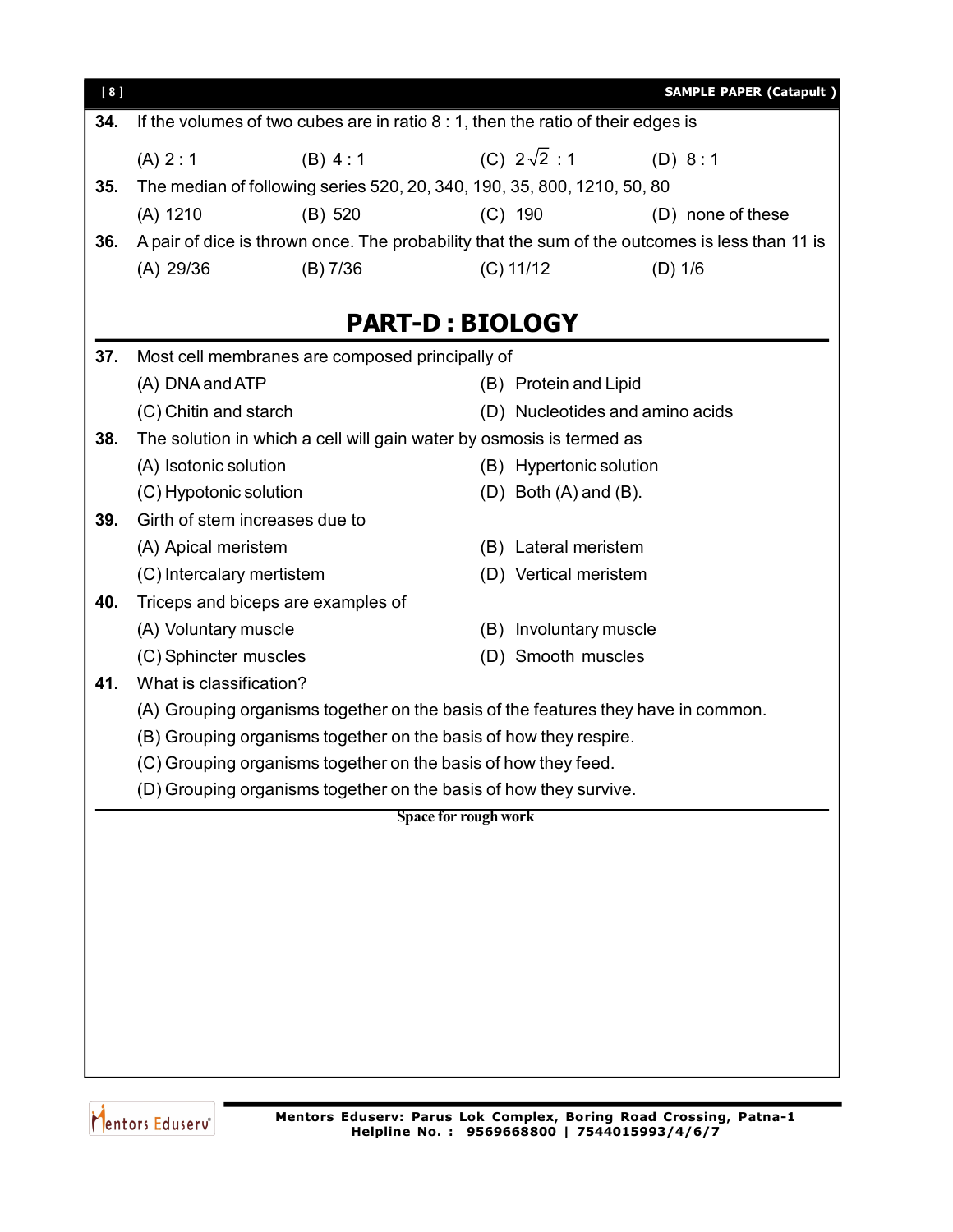|     | <b>SAMPLE PAPER (Catapult)</b>                     |                                                          |                      |                         |                  | $[9]$ |
|-----|----------------------------------------------------|----------------------------------------------------------|----------------------|-------------------------|------------------|-------|
| 42. |                                                    | Water vascular system is a distinctive feature of        |                      |                         |                  |       |
|     | (A) Echinodermata                                  |                                                          |                      | (B) Annelida            |                  |       |
|     | (C) Chordata                                       |                                                          |                      | (D) Mollusca            |                  |       |
| 43. | Common cold is a/an                                |                                                          |                      |                         |                  |       |
|     | (A) Chronic disease                                |                                                          |                      | (B) Congenital disease  |                  |       |
|     | (C) Acute disease                                  |                                                          |                      | (D) Genetic disorder    |                  |       |
| 44. | Vaccination                                        |                                                          |                      |                         |                  |       |
|     |                                                    | (A) Develops resistance against the attack of a disease. |                      |                         |                  |       |
|     | (B) Can control every disease.                     |                                                          |                      |                         |                  |       |
|     |                                                    | (C) Kills all the disease causing organisms in the area. |                      |                         |                  |       |
|     |                                                    | (D) Involves the use of antibodies                       |                      |                         |                  |       |
| 45. |                                                    | Health problems related to air pollution include         |                      |                         |                  |       |
|     | (A) Coughing                                       | (B) Asthma                                               |                      | (C) Bronchitis          | (D) All of these |       |
| 46. |                                                    | Which step is not involved in the carbon cycle?          |                      |                         |                  |       |
|     | (A) Photosynthesis                                 |                                                          |                      | (B) Transpiration       |                  |       |
|     | (C) Respiration                                    |                                                          | (D)                  | Burning of fossil fuels |                  |       |
| 47. |                                                    | The production and management of fish is called          |                      |                         |                  |       |
|     | (A) Pisciculture                                   |                                                          |                      | (B) Apiculture          |                  |       |
|     | (C) Sericulture                                    |                                                          |                      | (D) Aquaculture         |                  |       |
| 48. | The use of fertilizers in farming is an example of |                                                          |                      |                         |                  |       |
|     | (A) No-cost production                             |                                                          |                      | (B) Low-cost production |                  |       |
|     | (C) High-cost production                           |                                                          |                      | (D) None of these       |                  |       |
|     |                                                    |                                                          |                      |                         |                  |       |
|     |                                                    |                                                          | Space for rough work |                         |                  |       |
|     |                                                    |                                                          |                      |                         |                  |       |
|     |                                                    |                                                          |                      |                         |                  |       |
|     |                                                    |                                                          |                      |                         |                  |       |
|     |                                                    |                                                          |                      |                         |                  |       |
|     |                                                    |                                                          |                      |                         |                  |       |
|     |                                                    |                                                          |                      |                         |                  |       |
|     |                                                    |                                                          |                      |                         |                  |       |
|     |                                                    |                                                          |                      |                         |                  |       |

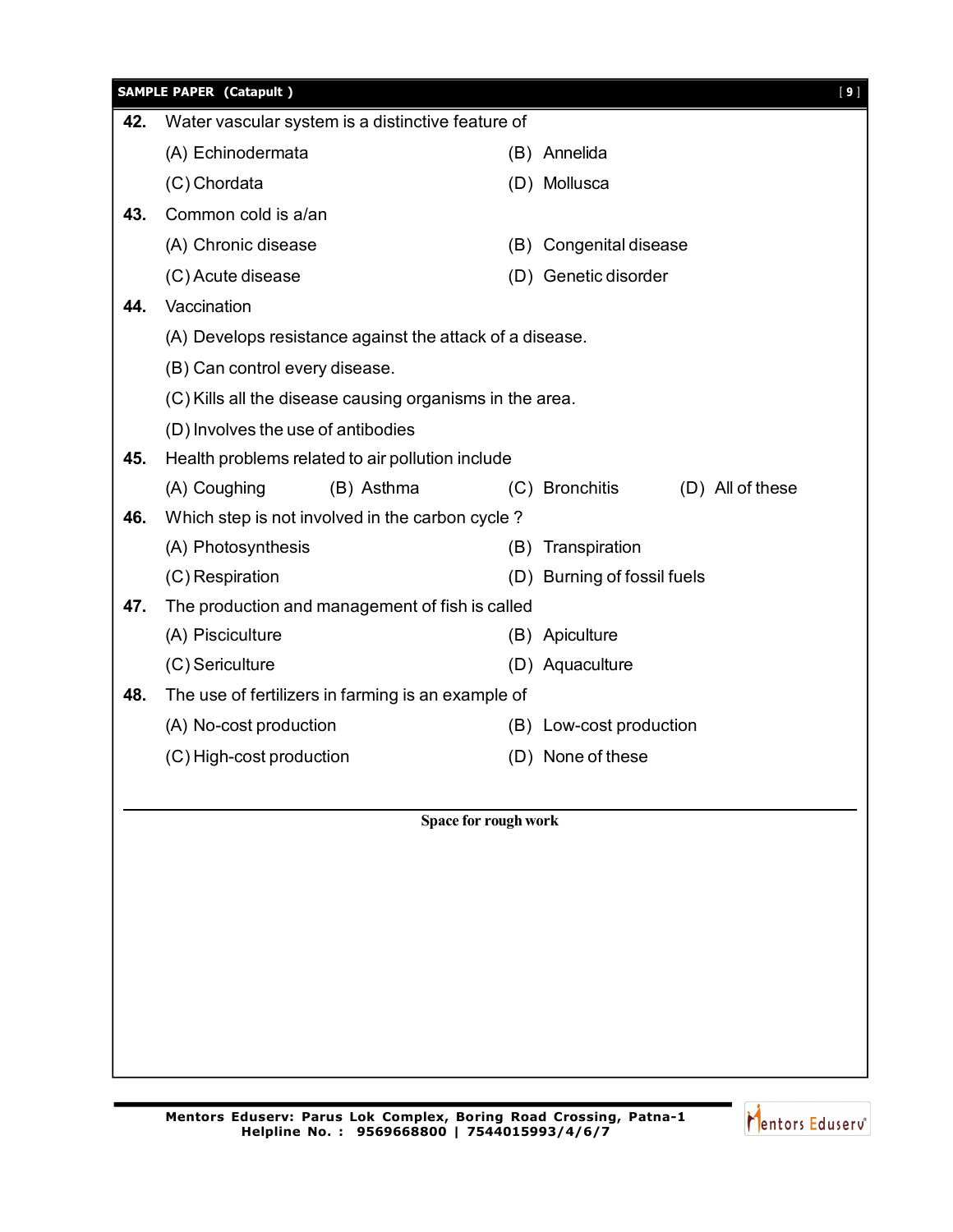

Mentors Eduserv<sup>®</sup>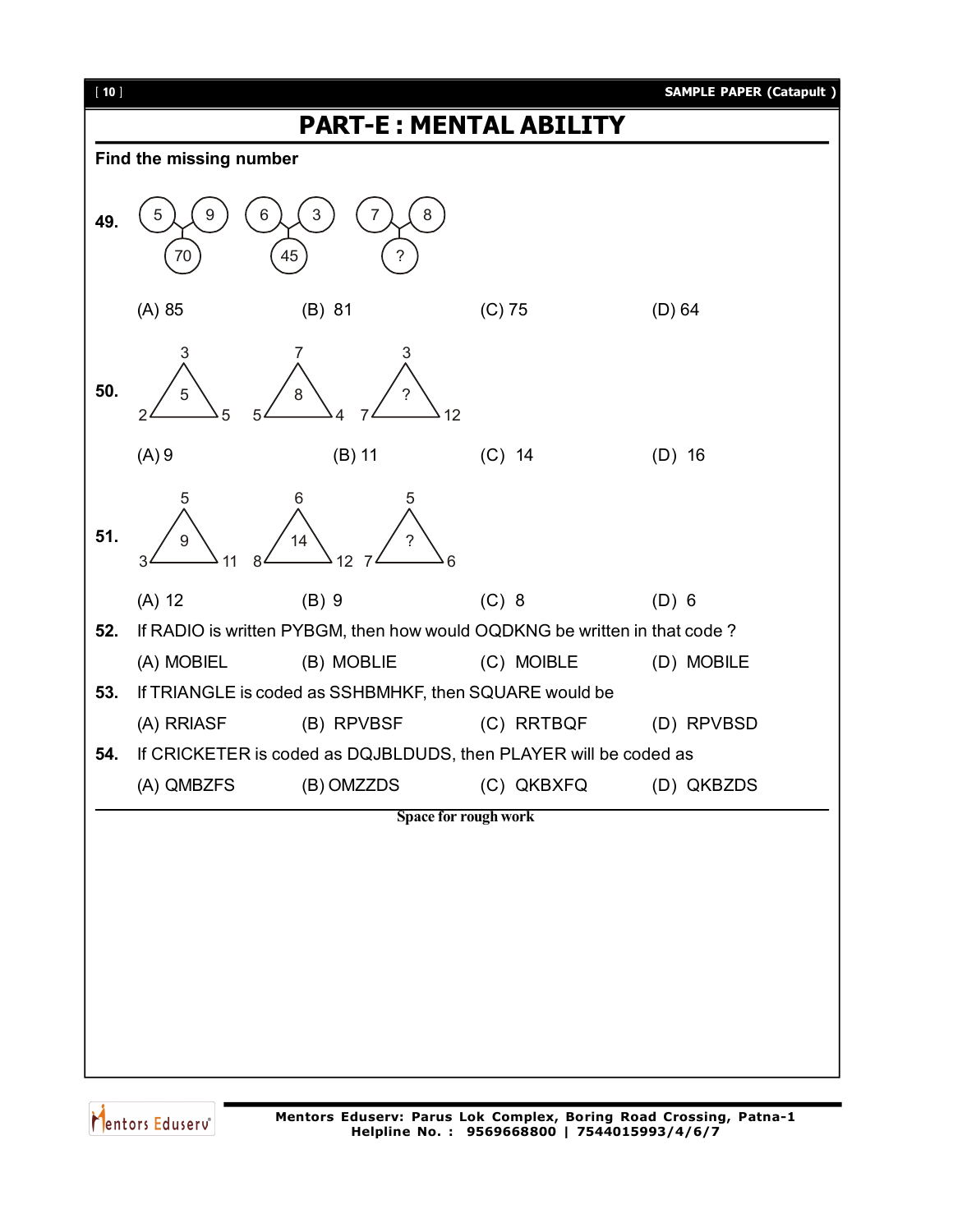|     | <b>SAMPLE PAPER (Catapult)</b>                                                                                                                                                                                       |                                                                                                                                          |                      | $[11]$                                                                                            |  |  |
|-----|----------------------------------------------------------------------------------------------------------------------------------------------------------------------------------------------------------------------|------------------------------------------------------------------------------------------------------------------------------------------|----------------------|---------------------------------------------------------------------------------------------------|--|--|
| 55. | Anil left home and cycled 10 km Southwards, turned right and cycled 5 km & turned right and<br>cycled 10 km and turned left and cycled 10 km. How many kilometer wil he have to cycle to<br>reach his home straight? |                                                                                                                                          |                      |                                                                                                   |  |  |
|     | (A) 10 km                                                                                                                                                                                                            | $(B)$ 15 km                                                                                                                              | $(C)$ 20 km          | $(D)$ 25 km                                                                                       |  |  |
| 56. |                                                                                                                                                                                                                      | He them travelled North 3 km. How far was 'A' from the starting point now?                                                               |                      | 'A' travelled Westwards 5 km, turned left and travelled 3 km, turned right and travelled 9 km.    |  |  |
|     | $(A)$ 3 km                                                                                                                                                                                                           | $(B)$ 5 km                                                                                                                               | $(C)$ 10 km          | $(D)$ 14 km                                                                                       |  |  |
| 57. |                                                                                                                                                                                                                      | Amar travels one km due East, then 5 km due South, then 2 km due East and finally 9 km<br>due North. How far is from the starting point? |                      |                                                                                                   |  |  |
|     | (A) 16 km                                                                                                                                                                                                            | $(B)$ 8 km                                                                                                                               | $(C)$ 6 km           | $(D)$ 5 km                                                                                        |  |  |
| 58. |                                                                                                                                                                                                                      |                                                                                                                                          |                      | Amit said, "This girl is the wife of the grandson of my mother, "How is Amit related to the girl? |  |  |
|     | (A) Father                                                                                                                                                                                                           | (B) Father-in-law                                                                                                                        | (C) Grandfather      | (D) Husband                                                                                       |  |  |
| 59. | Vipin related to the girl?                                                                                                                                                                                           | Introducing a girl, Vipin said, "Her mother is the only daughter of my mother-in-law. "How is                                            |                      |                                                                                                   |  |  |
|     | (A) Uncle                                                                                                                                                                                                            | (B) Father                                                                                                                               | (C) Brother          | (D) Husband                                                                                       |  |  |
| 60. |                                                                                                                                                                                                                      | How is Vineet related to that lady?                                                                                                      |                      | Showing the lady in the park, Vineet said, "She is the daughter of my grand father's only son."   |  |  |
|     | (A) Brother                                                                                                                                                                                                          | (B) Cousin                                                                                                                               | (C) Father           | (D) Uncle                                                                                         |  |  |
|     |                                                                                                                                                                                                                      |                                                                                                                                          |                      |                                                                                                   |  |  |
|     |                                                                                                                                                                                                                      |                                                                                                                                          |                      |                                                                                                   |  |  |
|     |                                                                                                                                                                                                                      |                                                                                                                                          |                      |                                                                                                   |  |  |
|     |                                                                                                                                                                                                                      |                                                                                                                                          |                      |                                                                                                   |  |  |
|     |                                                                                                                                                                                                                      |                                                                                                                                          |                      |                                                                                                   |  |  |
|     |                                                                                                                                                                                                                      |                                                                                                                                          | Space for rough work |                                                                                                   |  |  |
|     |                                                                                                                                                                                                                      |                                                                                                                                          |                      |                                                                                                   |  |  |
|     |                                                                                                                                                                                                                      |                                                                                                                                          |                      |                                                                                                   |  |  |
|     |                                                                                                                                                                                                                      |                                                                                                                                          |                      |                                                                                                   |  |  |
|     |                                                                                                                                                                                                                      |                                                                                                                                          |                      |                                                                                                   |  |  |
|     |                                                                                                                                                                                                                      |                                                                                                                                          |                      |                                                                                                   |  |  |
|     |                                                                                                                                                                                                                      |                                                                                                                                          |                      |                                                                                                   |  |  |
|     |                                                                                                                                                                                                                      |                                                                                                                                          |                      |                                                                                                   |  |  |
|     |                                                                                                                                                                                                                      |                                                                                                                                          |                      |                                                                                                   |  |  |